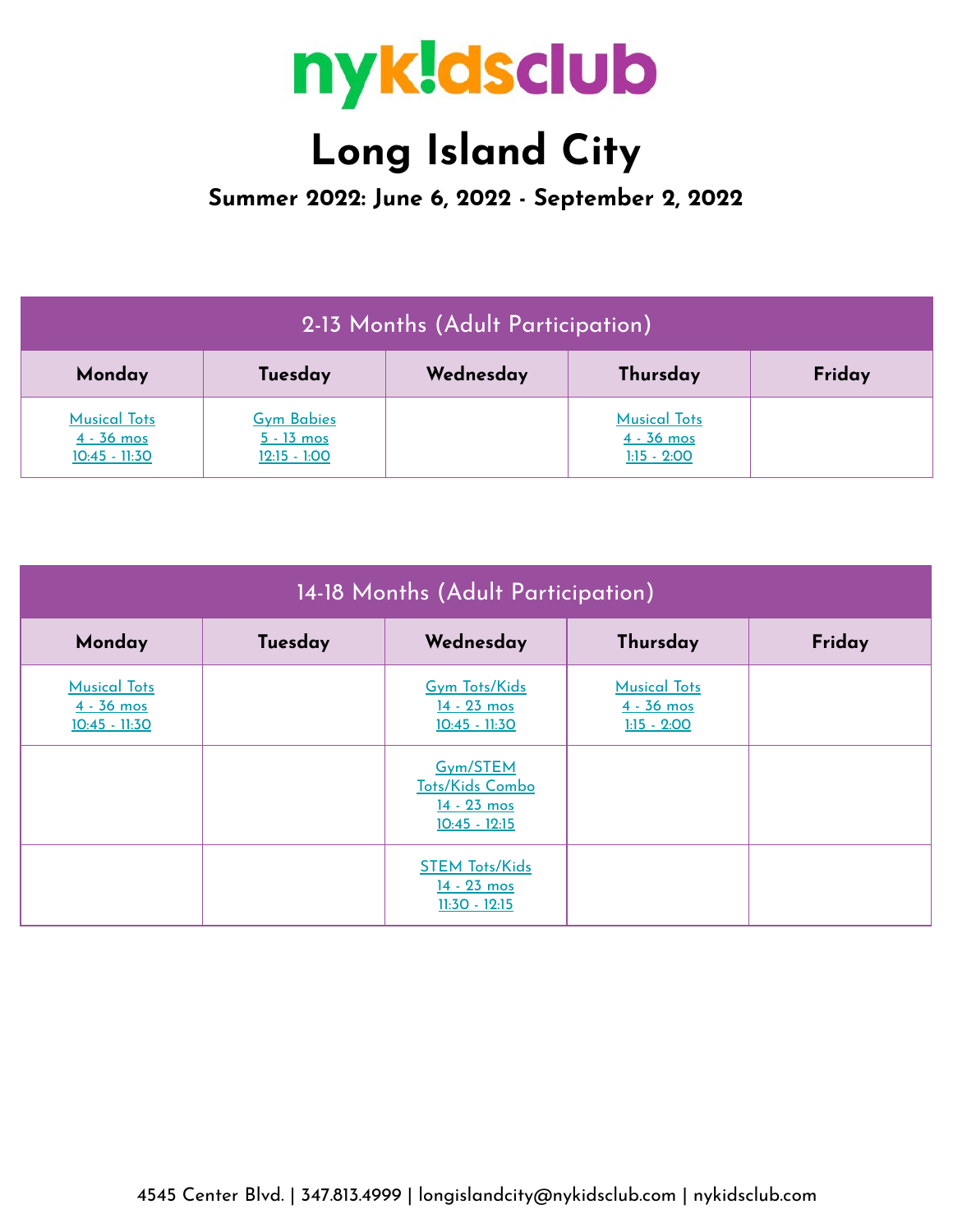| 19-23 Months (Adult Participation)                                          |                                                            |                                                                        |                                                      |                                                                         |  |
|-----------------------------------------------------------------------------|------------------------------------------------------------|------------------------------------------------------------------------|------------------------------------------------------|-------------------------------------------------------------------------|--|
| Monday                                                                      | Tuesday                                                    | Wednesday                                                              | Thursday                                             | Friday                                                                  |  |
| <b>Musical Tots</b><br>$4 - 36$ mos<br>$10:45 - 11:30$                      | <b>Gym Kids/Jrs</b><br><u>19 - 36 mos</u><br>$3:30 - 4:15$ | <b>Gym Tots/Kids</b><br>$14 - 23$ mos<br>$10:45 - 11:30$               | <b>Musical Tots</b><br>$4 - 36$ mos<br>$1:15 - 2:00$ | Gym Kids/Jrs<br><u>19 - 36 mos</u><br>$10:45 - 11:30$                   |  |
| <b>STEM Kids/Jrs</b><br>19 - 36 mos<br>$11:30 - 12:15$                      |                                                            | Gym/STEM<br><b>Tots/Kids Combo</b><br>$14 - 23$ mos<br>$10:45 - 12:15$ |                                                      | Gym/ART<br>Kids/Jrs Combo<br>19 - 36 mos<br>$10:45 - 12:15$             |  |
| Sports/STEM<br>Kids/Jrs Combo<br><u>19 - 36 mos</u><br><u> 11:30 - 1:00</u> |                                                            | <b>STEM Tots/Kids</b><br>14 - 23 mos<br><u> 11:30 - 12:15</u>          |                                                      | Music, Art, & Story<br>Kids/Jrs<br>19 - 36 mos<br><u> 11:30 - 12:15</u> |  |
| Sports Kids/Jrs<br><u>19 - 36 mos</u><br>$12:15 - 1:00$                     |                                                            |                                                                        |                                                      |                                                                         |  |

| 24-36 Months (Adult Participation)                               |                                                     |           |                                                      |                                                                   |  |
|------------------------------------------------------------------|-----------------------------------------------------|-----------|------------------------------------------------------|-------------------------------------------------------------------|--|
| Monday                                                           | Tuesday                                             | Wednesday | Thursday                                             | Friday                                                            |  |
| <b>Musical Tots</b><br>$4 - 36$ mos<br>$10:45 - 11:30$           | Gym Kids/Jrs<br>19 - 36 mos<br>$3:30 - 4:15$        |           | <b>Musical Tots</b><br>$4 - 36$ mos<br>$1:15 - 2:00$ | <b>Gym Kids/Jrs</b><br>19 - 36 mos<br>$10:45 - 11:30$             |  |
| <b>STEM Kids/Jrs</b><br><u>19 - 36 mos</u><br>$11:30 - 12:15$    | <b>Ballet Jrs</b><br>$24 - 36$ mos<br>$4:15 - 5:00$ |           |                                                      | Gym/ART<br>Kids/Jrs Combo<br>19 - 36 mos<br>$10:45 - 12:15$       |  |
| Sports/STEM<br>Kids/Jrs Combo<br>$19 - 36$ mos<br>$11:30 - 1:00$ |                                                     |           |                                                      | Music, Art, & Story<br>Kids/Jrs<br>19 - 36 mos<br>$11:30 - 12:15$ |  |
| Sports Kids/Jrs<br>19 - 36 mos<br>$12:15 - 1:00$                 |                                                     |           |                                                      |                                                                   |  |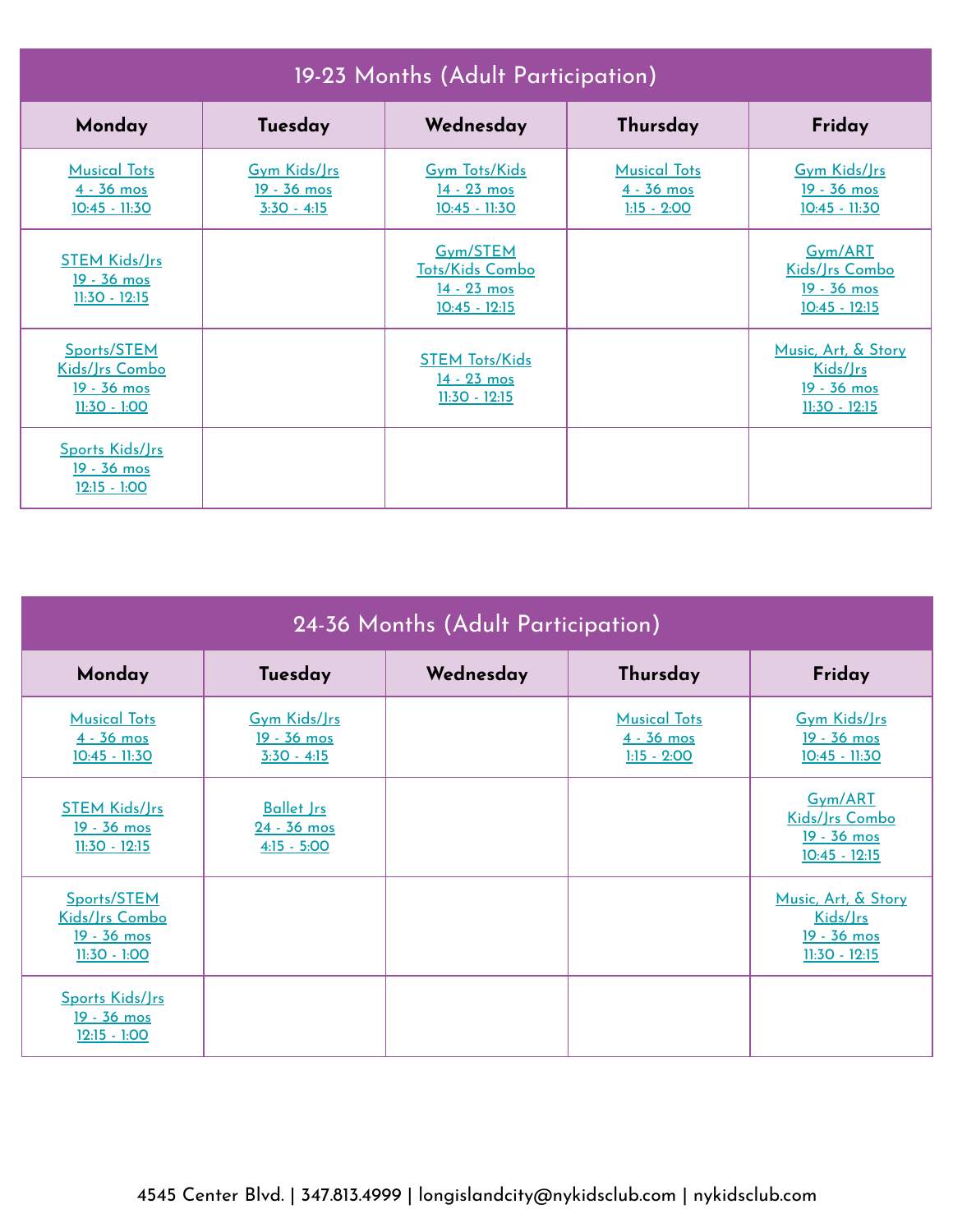| 2 1/2 - 3 1/2 Years (Independent Participation)                     |         |                                                                |                                                                            |        |  |
|---------------------------------------------------------------------|---------|----------------------------------------------------------------|----------------------------------------------------------------------------|--------|--|
| Monday                                                              | Tuesday | Wednesday                                                      | Thursday                                                                   | Friday |  |
| <b>STEM I</b><br>$2.5 - 3.5$ yrs<br>$3:45 - 4:30$                   |         | <b>Tumble and Dance I</b><br>$2.5 - 3.5$ yrs<br>$12:15 - 1:00$ | <b>Gymnastics</b> 1<br>$2.5 - 3.5$ yrs<br>$12:15 - 1:00$                   |        |  |
| <b>STEM/Gymnastics</b><br>Combo<br>$2.5 - 3.5$ yrs<br>$3:45 - 5:15$ |         |                                                                | <b>Ballet Foundations</b><br><u> /  </u><br>$2.5 - 5$ yrs<br>$3:15 - 4:00$ |        |  |
| <b>Gymnastics 1</b><br>$2.5 - 3.5$ yrs<br>$4:30 - 5:15$             |         |                                                                |                                                                            |        |  |

| 3 - 5 Years (Independent Participation)                      |                                                                         |                                                                             |                                                                         |                                                                    |  |
|--------------------------------------------------------------|-------------------------------------------------------------------------|-----------------------------------------------------------------------------|-------------------------------------------------------------------------|--------------------------------------------------------------------|--|
| Monday                                                       | Tuesday                                                                 | Wednesday                                                                   | Thursday                                                                | Friday                                                             |  |
| Sports II/III<br>$3.5 - 6.5$ yrs<br>$1:15 - 2:00$            | <b>Gymnastics II/III</b><br>$3.5 - 6.5$ yrs<br>$1:15 - 2:00$            | Tumble & Dance<br>II/III<br>$3.5 - 6.5$ yrs<br>$1:15 - 2:00$                | <b>Gymnastics II/III</b><br>$3.5 - 6.5$ yrs<br>$1:15 - 2:00$            | <b>Ultimate Fitness II/III</b><br>$3.5 - 6.5$ yrs<br>$1:15 - 2:00$ |  |
| <b>Science</b><br>$3.5 - 5$ yrs<br>$2:15 - 3:00$             | <b>History Adventures</b><br>$3 - 5$ yrs<br>$2:15 - 3:00$               | <b>World Art</b><br>$3.5 - 5$ vrs<br>$2:15 - 3:00$                          | Architects &<br><b>Engineers</b><br>$3.5 - 5$ yrs<br>$2:15 - 3:00$      | <b>Famous Artists</b><br>$3.5 - 5$ yrs<br>$2:15 - 3:00$            |  |
| <b>Gymnastics II/III</b><br>$3.5 - 6.5$ yrs<br>$3:30 - 4:15$ | <b>Ballet Foundations</b><br>  /   <br>$3.5 - 6.5$ yrs<br>$3:15 - 4:00$ | <b>Gymnastics II/III</b><br>$3.5 - 6.5$ yrs<br>3:30 - 4:15                  | <b>Ballet Foundations</b><br>1/11<br>$2.5 - 5$ yrs<br>$3:15 - 4:00$     | Sports II/III<br>$3.5 - 6.5$ vrs<br>$3:30 - 4:15$                  |  |
| <b>Famous Artists</b><br>$3.5 - 5$ yrs<br>$4:30 - 5:15$      | Architects &<br><b>Engineers</b><br>$3.5 - 5$ yrs<br>$3:30 - 4:15$      | Story, Creation, &<br><b>Illustration</b><br>$3.5 - 5$ yrs<br>$4:30 - 5:15$ | <b>History Adventures</b><br>$3.5 - 5$ yrs<br>$3:30 - 4:15$             | <b>Science</b><br>$3.5 - 5$ yrs<br>$4:30 - 5:15$                   |  |
|                                                              | <b>Ultimate Fitness II/III</b><br>$3.5 - 6.5$ yrs<br>$4:30 - 5:15$      |                                                                             | <b>Tumble &amp; Dance</b><br>II/III<br>$3.5 - 6.5$ yrs<br>$4:30 - 5:15$ |                                                                    |  |